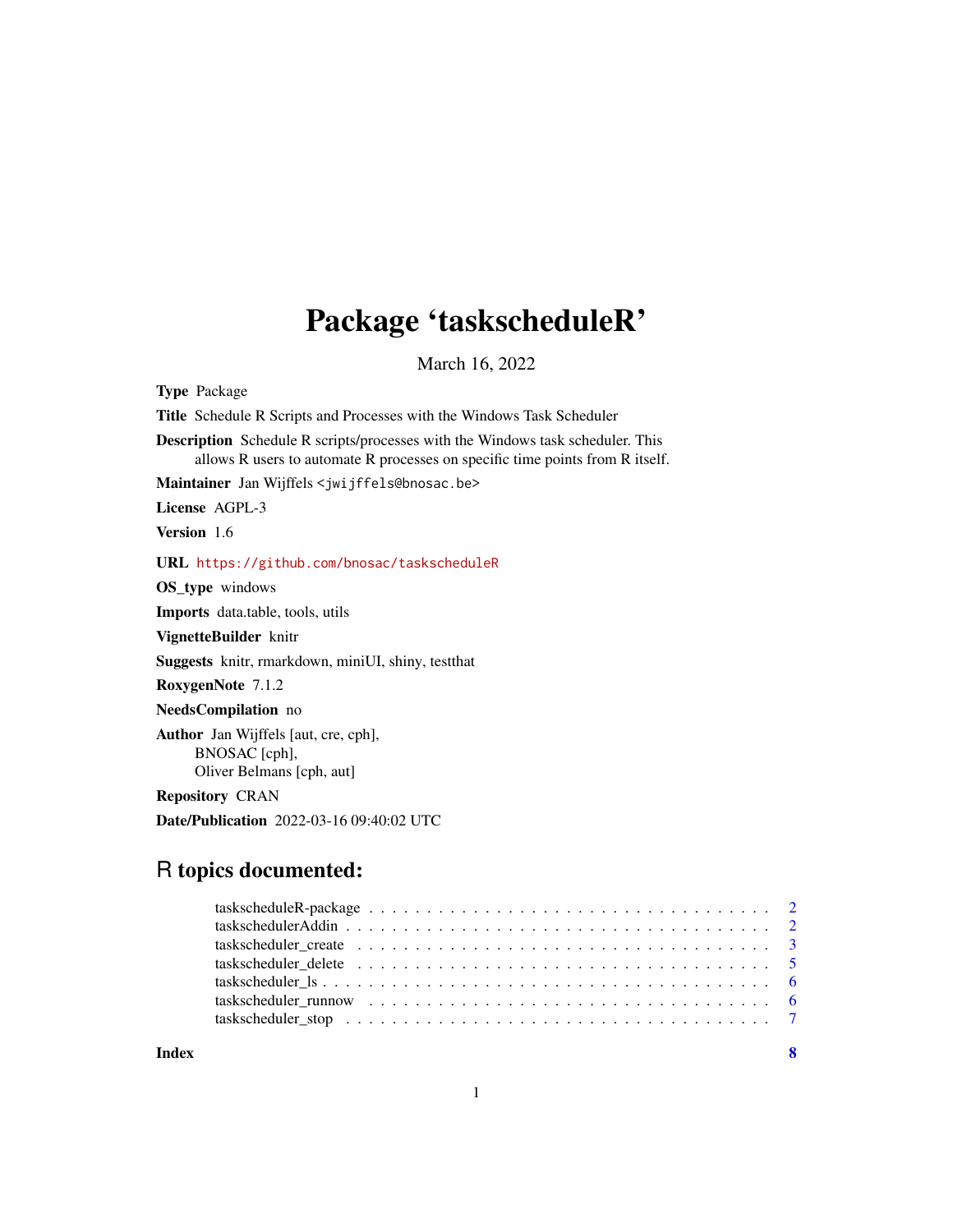<span id="page-1-0"></span>taskscheduleR-package *Schedule R Scripts/Processes with the Windows Task Scheduler*

#### Description

Schedule R scripts/processes with the Windows task scheduler. This allows R users to automate R processes on specific timepoints from R itself. The package is basically a wrapper around the Schtasks.exe functionality. More information about schtasks can be found at https://msdn.microsoft.com/enus/library/windows/desktop/bb736357 or at the doc folder inside this package.

| taskschedulerAddin | Launch an RStudio addin which allows to schedule an Rscript inter- |
|--------------------|--------------------------------------------------------------------|
|                    | <i>actively.</i>                                                   |

#### Description

Launch an RStudio addin which allows to schedule an Rscript interactively.

#### Usage

```
taskschedulerAddin(RscriptRepository, debug = TRUE)
```
#### Arguments

| RscriptRepository |                                                                                                                                     |
|-------------------|-------------------------------------------------------------------------------------------------------------------------------------|
|                   | path to the folder where R scripts will be copied to and launched. Defaults to<br>the extdata folder in the taskscheduleR R library |
| debug             | passed on to taskscheduler_create                                                                                                   |

#### Value

the return of [runGadget](#page-0-0)

#### Examples

## Not run: taskschedulerAddin()

## End(Not run)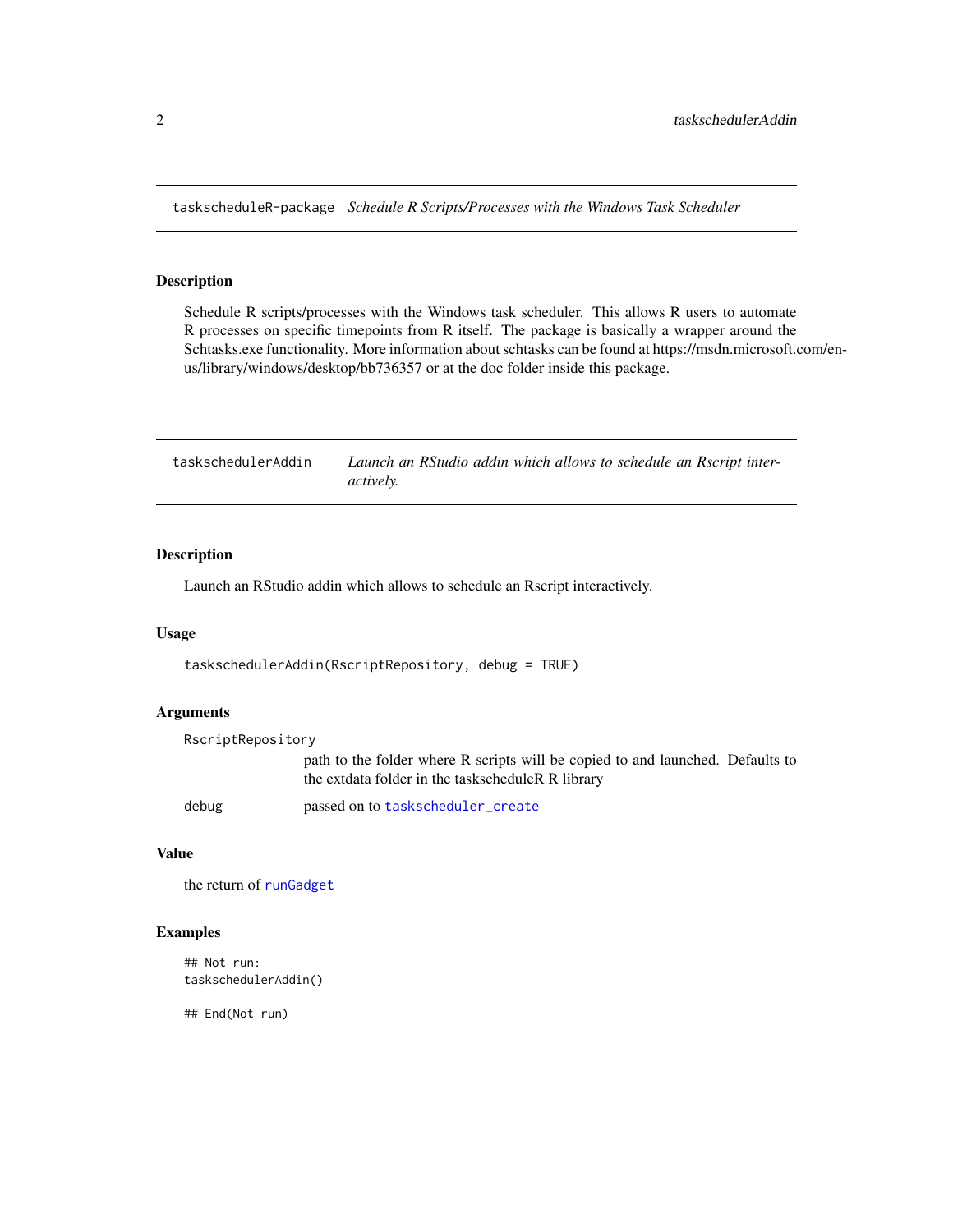<span id="page-2-1"></span><span id="page-2-0"></span>taskscheduler\_create *Schedule an R script with the Windows task scheduler.*

#### Description

Schedule an R script with the Windows task scheduler. E.g. daily, weekly, once, at startup, ... More information about the scheduling format can be found in the docs/schtasks.pdf file inside this package. The rscript file will be scheduled with Rscript.exe and the log of the run will be put in the .log file which can be found in the same directory as the location of the rscript

#### Usage

```
taskscheduler_create(
  taskname = basename(rscript),
  rscript,
 schedule = c("ONCE", "MONTHLY", "WEEKLY", "DAILY", "HOURLY", "MINUTE", "ONLOGON",
    "ONIDLE"),
  starttime = format(Sys.time() + 62, "%H:%M"),
  startdate = format(Sys.Date(), "%d/%m/%Y"),
  days = c("*", "MON", "TUE", "WED", "THU", "FRI", "SAT", "SUN", 1:31),
 months = c("*", "JAN", "FEB", "MAR", "APR", "MAY", "JUN", "JUL", "AUG", "SEP", "OCT",
    "NOV", "DEC"),
 modifier,
  idletime = 60L,
 Rexe = file.path(Sys.getenv("R_HOME"), "bin", "Rscript.exe"),
  rscript_args = ",
  schtasks_extra = "",
  debug = FALSE)
```
#### Arguments

| taskname  | a character string with the name of the task. Defaults to the filename. Should<br>not contain any spaces.                                                                                                                                          |
|-----------|----------------------------------------------------------------------------------------------------------------------------------------------------------------------------------------------------------------------------------------------------|
| rscript   | the full path to the .R script with the R code to execute. Should not contain any<br>spaces.                                                                                                                                                       |
| schedule  | when to schedule the rscript. Either one of 'ONCE', 'MONTHLY', 'WEEKLY',<br>'DAILY', 'HOURLY', 'MINUTE', 'ONLOGON', 'ONIDLE'.                                                                                                                      |
| starttime | a timepoint in HH:mm format indicating when to run the script. Defaults to<br>within 62 seconds.                                                                                                                                                   |
| startdate | a date that specifies the first date on which to run the task. Only applica-<br>ble if schedule is of type 'MONTHLY', 'WEEKLY', 'DAILY', 'HOURLY',<br>'MINUTE'. Defaults to today in '%d/%m/%Y' format. Change to your locale<br>format if needed. |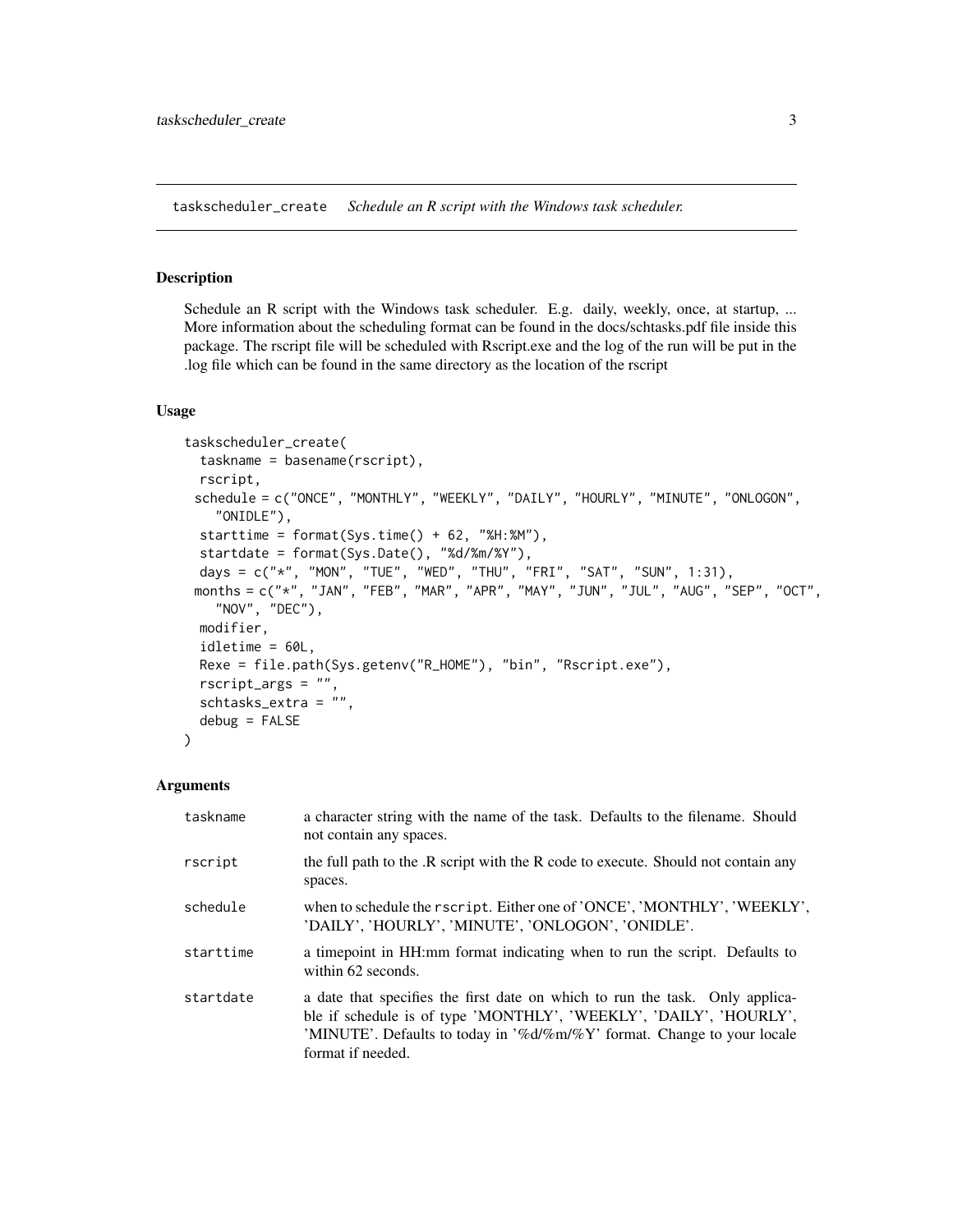<span id="page-3-0"></span>

| days         | character string with days on which to run the script if schedule is 'WEEKLY'<br>or 'MONTHLY'. Possible values are * (all days). For weekly: 'MON', 'TUE',<br>'WED', 'THU', 'FRI', 'SAT', 'SUN' or a vector of these in your locale. For<br>monthly: 1:31 or a vector of these. |
|--------------|---------------------------------------------------------------------------------------------------------------------------------------------------------------------------------------------------------------------------------------------------------------------------------|
| months       | character string with months on which to run the script if schedule is 'MONTHLY'.<br>Possible values are * (all months) or 'JAN', 'FEB', 'MAR', 'APR', 'MAY',<br>'JUN', 'JUL', 'AUG', 'SEP', 'OCT', 'NOV', 'DEC' or a vector of these in your<br>locale.                        |
| modifier     | a modifier to apply. See the docs/schtasks.pdf                                                                                                                                                                                                                                  |
| idletime     | integer containing a value that specifies the amount of idle time to wait before<br>running a scheduled ONIDLE task. The valid range is 1 - 999 minutes.                                                                                                                        |
| Rexe         | path to Rscript.exe which will be used to run the script. Defaults to Rscript at<br>the bin folder of R HOME.                                                                                                                                                                   |
| rscript_args | character string with further arguments passed on to Rscript. See args in Rscript.                                                                                                                                                                                              |
|              | schtasks_extra character string with further schtasks arguments. See the inst/docs/schtasks.pdf                                                                                                                                                                                 |
| debug        | logical to print the system call to screen                                                                                                                                                                                                                                      |
|              |                                                                                                                                                                                                                                                                                 |

#### Value

the system call to schtasks /Create

#### Examples

```
myscript <- system.file("extdata", "helloworld.R", package = "taskscheduleR")
cat(readLines(myscript), sep = "n")
```

```
## Not run:
## Run script once at a specific timepoint (within 62 seconds)
runon <- format(Sys.time() + 62, "%H:%M")
taskscheduler_create(taskname = "myfancyscript", rscript = myscript,
schedule = "ONCE", starttime = runon)
```

```
## Run every day at the same time on 09:10, starting from tomorrow on
## Mark: change the format of startdate to your locale if needed (e.g. US: %m/%d/%Y)
taskscheduler_create(taskname = "myfancyscriptdaily", rscript = myscript,
schedule = "DAILY", starttime = "09:10", startdate = format(Sys.Date()+1, "%d/%m/%Y"))
```

```
## Run every week on Sunday at 09:10
taskscheduler_create(taskname = "myfancyscript_sun", rscript = myscript,
 schedule = "WEEKLY", starttime = "09:10", days = 'SUN')
```

```
## Run every 5 minutes, starting from 10:40
taskscheduler_create(taskname = "myfancyscript_5min", rscript = myscript,
 schedule = "MINUTE", starttime = "10:40", modifier = 5)
```

```
## Run every minute, giving some command line arguments which can be used in the script itself
taskscheduler_create(taskname = "myfancyscript_withargs_a", rscript = myscript,
 schedule = "MINUTE", rscript_args = "productxyz 20160101")
taskscheduler_create(taskname = "myfancyscript_withargs_b", rscript = myscript,
```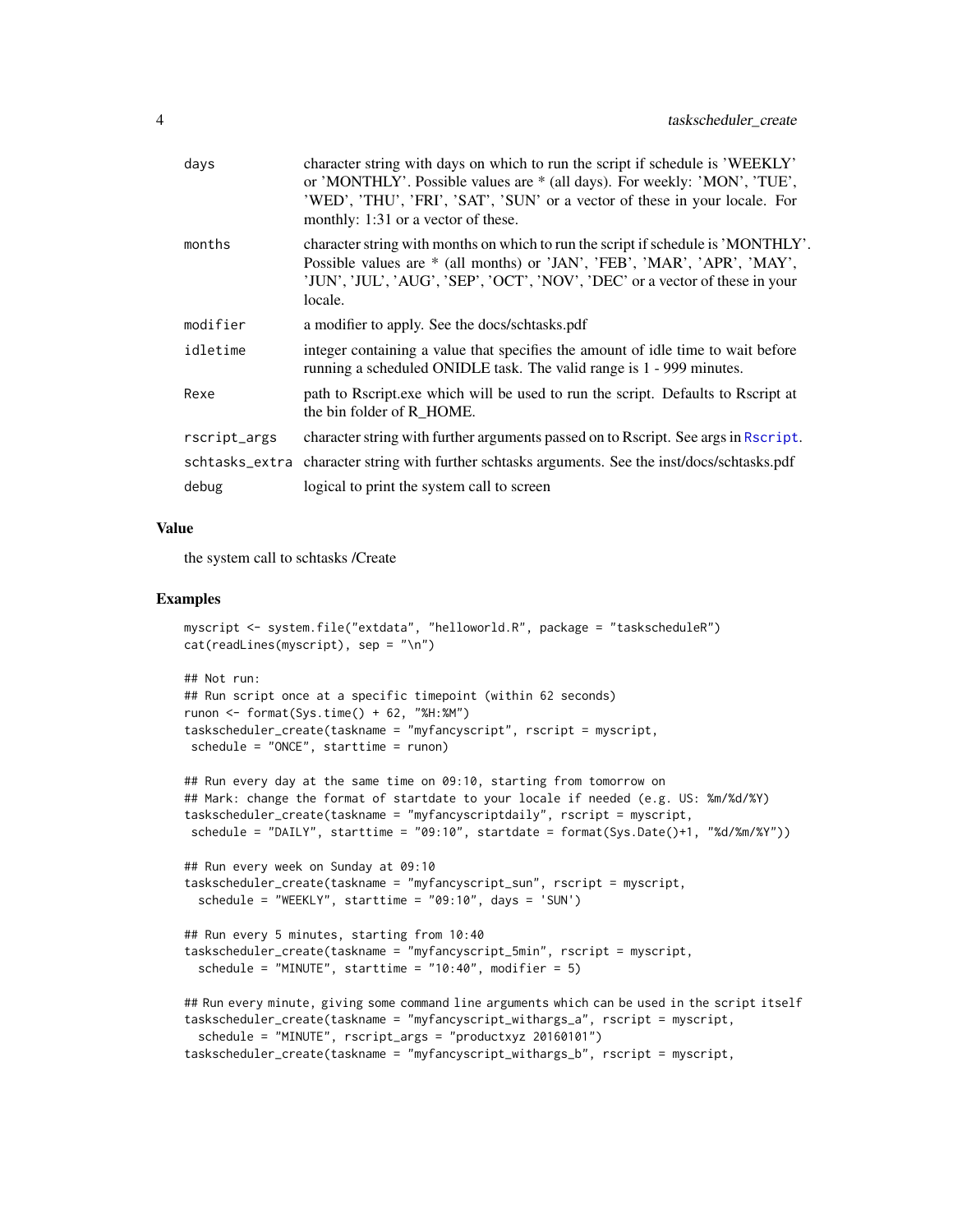```
schedule = "MINUTE", rscript_args = c("productabc", "20150101"))
alltasks <- taskscheduler_ls()
subset(alltasks, TaskName %in% c("myfancyscript", "myfancyscriptdaily"))
# The field TaskName might have been different on Windows with non-english language locale
taskscheduler_delete(taskname = "myfancyscript")
taskscheduler_delete(taskname = "myfancyscriptdaily")
taskscheduler_delete(taskname = "myfancyscript_sun")
taskscheduler_delete(taskname = "myfancyscript_5min")
taskscheduler_delete(taskname = "myfancyscript_withargs_a")
taskscheduler_delete(taskname = "myfancyscript_withargs_b")
## Have a look at the log
mylog <- system.file("extdata", "helloworld.log", package = "taskscheduleR")
cat(readLines(mylog), sep = "\n")
## End(Not run)
```
taskscheduler\_delete *Delete a specific task which was scheduled in the Windows task scheduler.*

#### Description

Delete a specific task which was scheduled in the Windows task scheduler.

#### Usage

```
taskscheduler_delete(taskname)
```
#### Arguments

taskname the name of the task to delete. See the example.

#### Value

the system call to schtasks /Delete

#### Examples

```
## Not run:
x <- taskscheduler_ls()
x
# The field TaskName might have been different on Windows with non-english language locale
task <- x$TaskName[1]
taskscheduler_delete(taskname = task)
```

```
## End(Not run)
```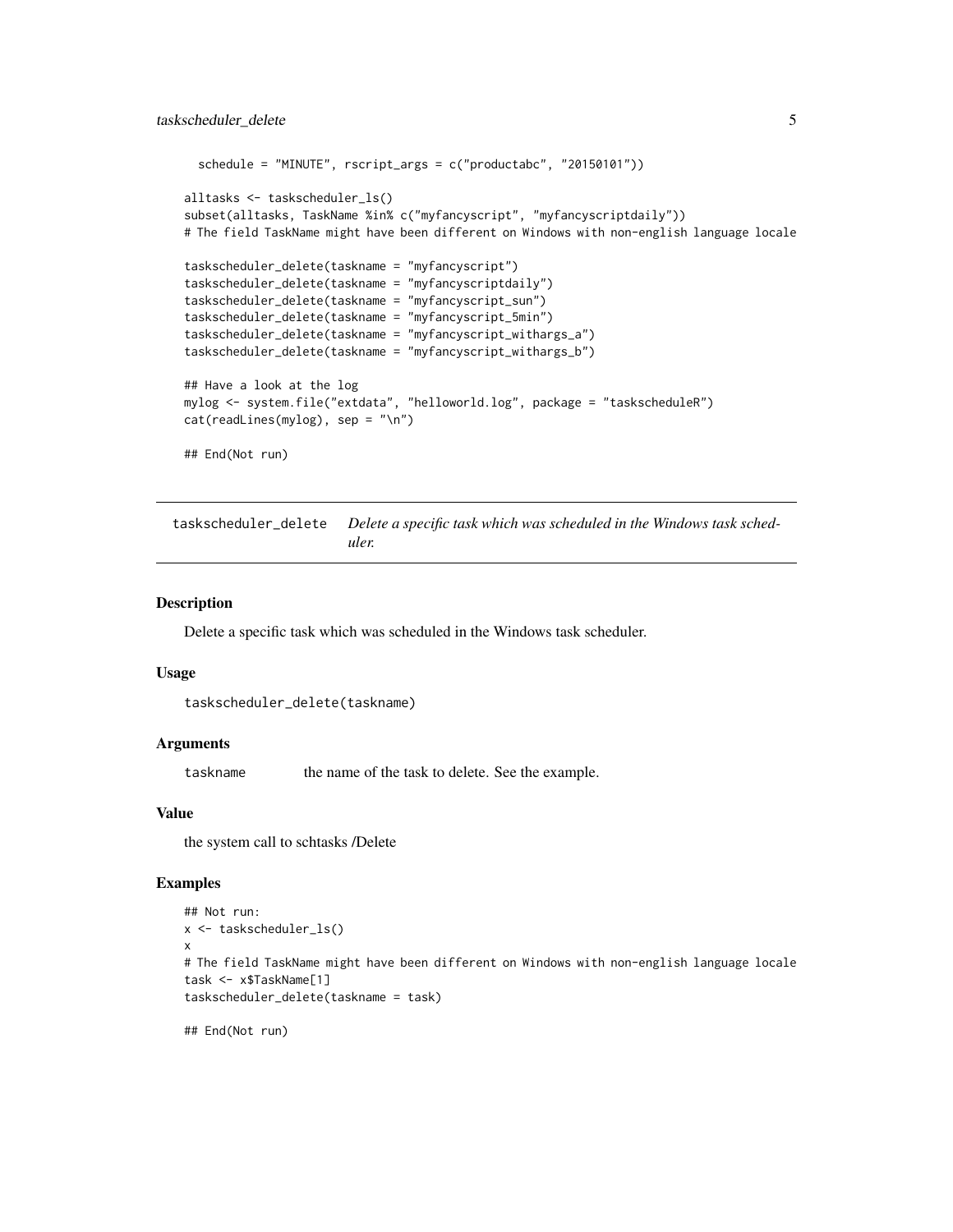<span id="page-5-0"></span>

#### Description

Get all the tasks which are currently scheduled at the Windows task scheduler.

#### Usage

```
taskscheduler_ls(encoding = "UTF-8", ...)
```
#### Arguments

| encoding | encoding of the CSV which schtasks exercises. Defaults to UTF-8.                                   |
|----------|----------------------------------------------------------------------------------------------------|
| $\cdots$ | optional arguments passed on to fread in order to read in the CSV file which<br>schtasks generates |

#### Value

a data.frame with scheduled tasks as returned by schtasks /Query for which the Taskname or second column in the dataset the preceding \ is removed

#### Examples

```
x <- taskscheduler_ls()
x
```
taskscheduler\_runnow *Immediately run a specific task available in the Windows task scheduler.*

#### Description

Immediately run a specific task available in the Windows task scheduler.

#### Usage

```
taskscheduler_runnow(taskname)
```
#### Arguments

taskname the name of the task to run. See the example.

#### Value

the system call to schtasks /Run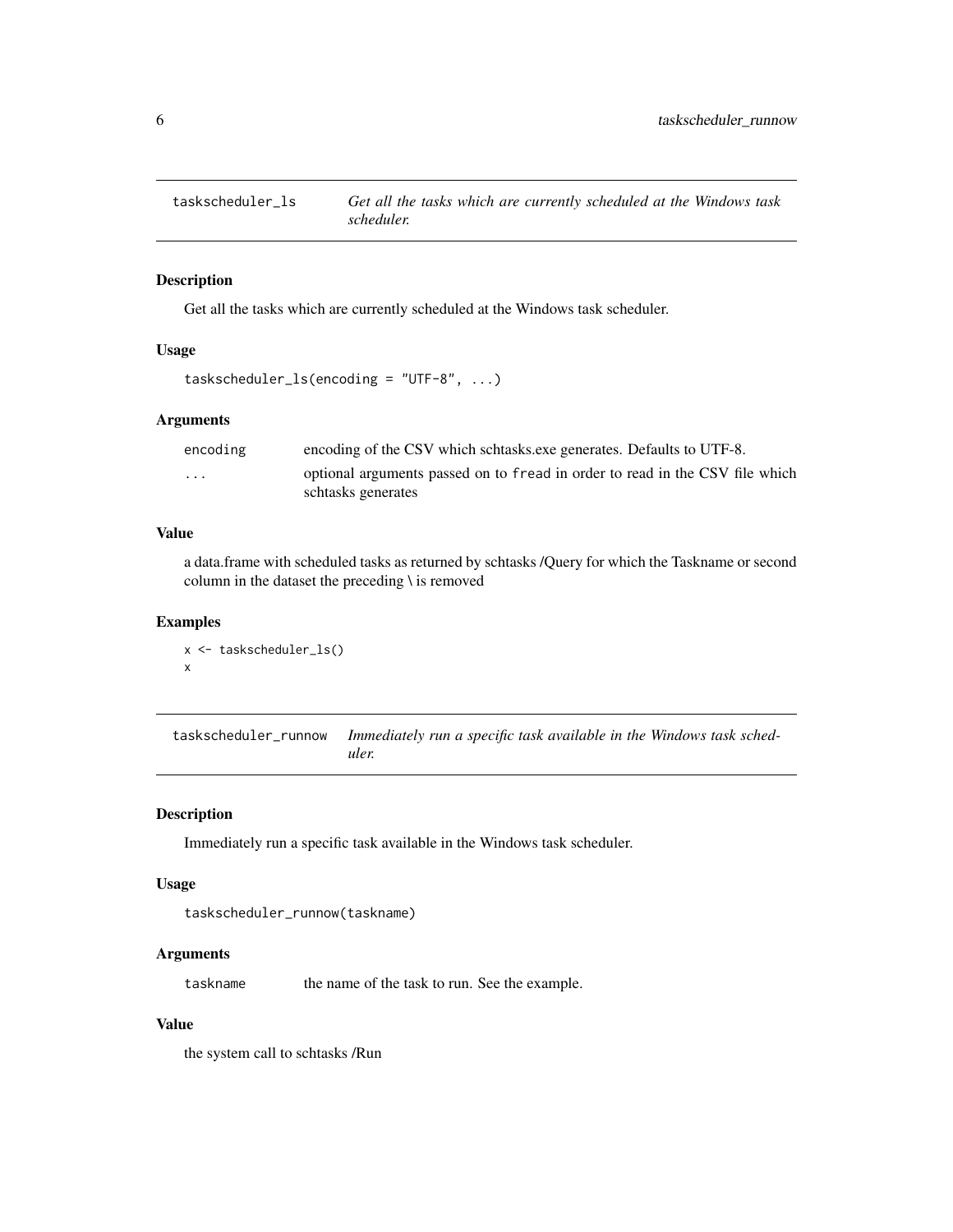#### <span id="page-6-0"></span>taskscheduler\_stop 7

#### Examples

```
## Not run:
myscript <- system.file("extdata", "helloworld.R", package = "taskscheduleR")
taskscheduler_create(taskname = "myfancyscript", rscript = myscript,
schedule = "ONCE", starttime = format(Sys.time() + 10*60, "%H:%M"))
taskscheduler_runnow("myfancyscript")
Sys.sleep(5)
taskscheduler_stop("myfancyscript")
taskscheduler_delete(taskname = "myfancyscript")
## End(Not run)
```
taskscheduler\_stop *Stop the run of a specific task which is running in the Windows task scheduler.*

#### Description

Stop the run of a specific task which is running in the Windows task scheduler.

#### Usage

taskscheduler\_stop(taskname)

#### Arguments

taskname the name of the task to stop. See the example.

#### Value

the system call to schtasks /End

#### Examples

```
## Not run:
myscript <- system.file("extdata", "helloworld.R", package = "taskscheduleR")
taskscheduler_create(taskname = "myfancyscript", rscript = myscript,
schedule = "ONCE", starttime = format(Sys.time() + 10*60, "%H:%M"))
```

```
taskscheduler_runnow("myfancyscript")
Sys.sleep(5)
taskscheduler_stop("myfancyscript")
```
taskscheduler\_delete(taskname = "myfancyscript")

## End(Not run)